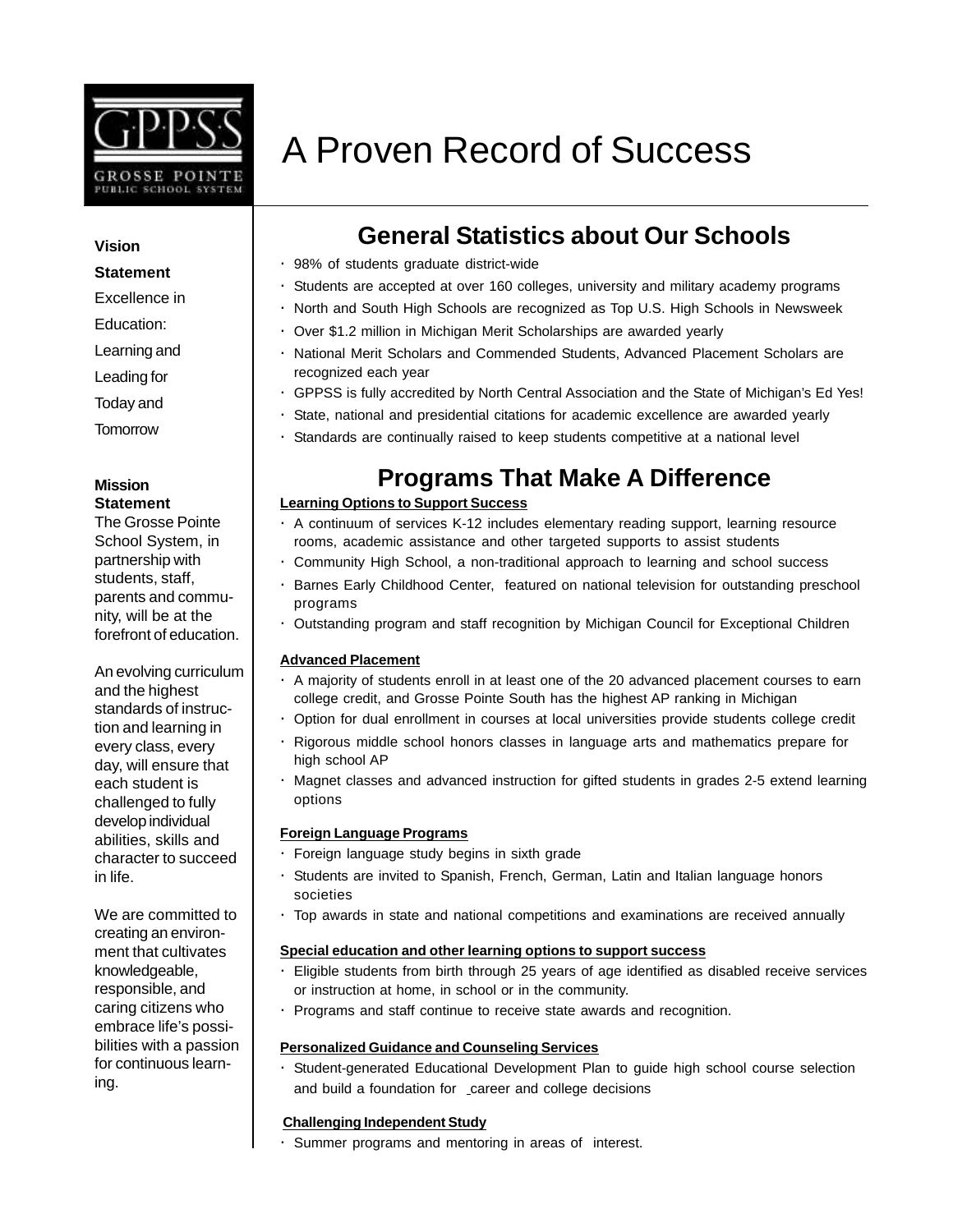

# A Proven Record of Success

### **Five Guiding Principles of Our Strategic Plan**

- •Being accountable •Building partnerships at every level
- •Fostering a collaborative culture that develops and capitalizes on leadership skills at every level
- •Pursuit of educational excellence for every student, each and every day
- •Creating a safe and caring environment that fosters respect and instills responsibility in each individual

## **Highly Qualified Staff**

- · Highly competent staff, teaching in their content major, continue their training in local workshops, graduate and staff development programs
- · Teachers are recognized at the county, state and national level as Teacher of the Year Jessica Roman (Wayne County), Jane Ellis (WalMart Award), Valerie Ash (The Detroit News), Susan Speirs, (Michigan Science Teachers Association), Shawn McNamara (Michigan Earth Science Teachers Association), Jeannie Brousseau (Michigan Social Studies Association) - and Who's Who in American Education - Bettina Amato—and Einstein Scholar at the U.S. Department of Education - Mark Davids
- · Administrative and teaching staff serve on state level advisory groups to develop state initiatives and programs, design state MEAP Assessments and create state core curriculum and standards
- · High School staff received commendation by the National Council of Teachers of English for writing

### **Extracurricular Activities**

### **Award-winning Fine and Performing Arts Programs**

- · Fine and performing arts instruction in elementary, middle and high school
- · Elementary strings and band offerings attract over 80-90% of students yearly
- · Vocal and instrumental students achieve the high first division ratings at local, state and national competitions
- · Students perform as members of the state honors ensembles, at the National Cathedral, Detroit International Jazz Festival, Toronto Music Festival, Festival Disney, Jazz on the Plaza.
- Thespian Troupe received national recognition
- · South Show Choir hosted national competition as returning Grand Champions
- · Many Gold and Silver Key National Scholastic Art Awards winners each year

### **Outstanding Publications**

- · Pierce Trojan Times achieved 6th Gold Crown Award (national record)
- · South Tower annually wins numerous Columbia Scholastic Press Awards
- · North Pointe received first place award from The American Scholastic Press Association and Silver Medal from the Spartan Newspaper Contest Middle and high school literary magazines recognized for excellence

### **Interscholastic and intramural sports, clubs and extra-curricular activities**

- · Exemplary High School athletic programs, as designated by MHSAA, offer 31 sports, 120 teams and have a record of over 800 championships.
- · 60% of high school students participate in at least one sport
- · Over 70% of athletes maintain a 3.0 grade point average
- · Quiz Bowl, DECA, Math Counts, Destination Imagination, Odyssey of the Mind, Debate Teams, Chemistry Olympiad, CAD, Science and Engineering Fair Teams excel at the state and national level
- · Community service activities support United Way, Red Cross, COTS, Habitat for Humanity, Heart Association and other organizations
- · Key Club, Kocots and Mock Trial Team received state honors